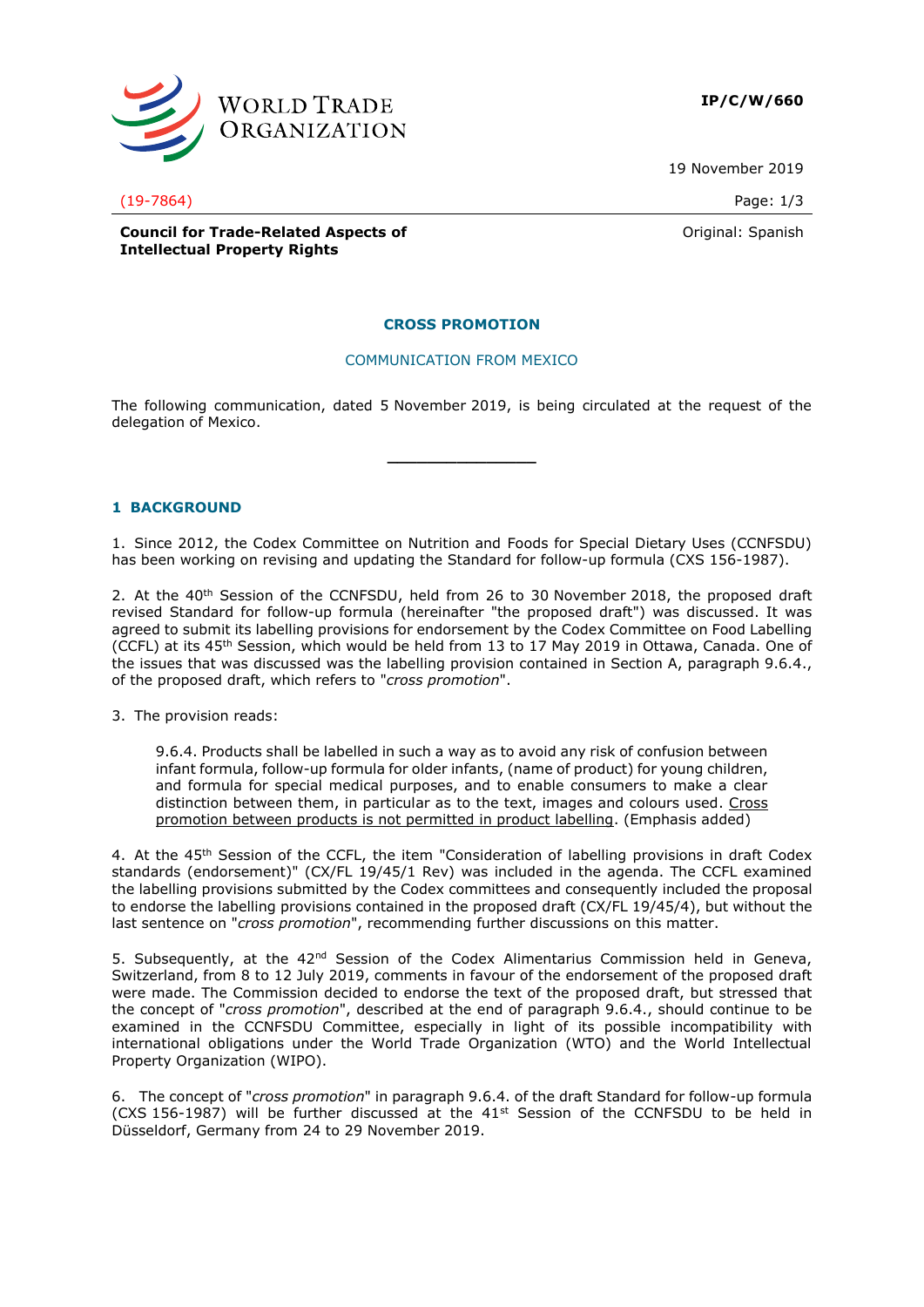#### **2 LINK TO WTO COMMITMENTS**

7. The Codex Alimentarius Commission is an international organization engaged in standardization-related activities under Article 2.4 of the Agreement on Technical Barriers to Trade (TBT). <sup>1</sup> This means that if a prohibition on "*cross promotion*" were included in an international Codex Alimentarius standard, all WTO Members would be obliged to use that standard as a basis for their own technical regulations.

8. Paragraph 9.6.4. prohibits "*cross promotion*" between product categories in product labelling. However, the term "*cross promotion*" is not defined in the proposed draft. First, the absence of a definition may create uncertainty about the scope and impact of the prohibition on "*cross promotion*" if the proposed draft is endorsed, as drafted, by the Codex committees. Depending on what is meant by "*cross promotion*", such an international standard could affect the use of protected trademarks, on the basis of the obligations established in the WTO Agreement on Trade-Related Aspects of Intellectual Property Rights (TRIPS Agreement).

9. Under Article 15 of the TRIPS Agreement:

-

Any sign, or any combination of signs, capable of distinguishing the goods or services of one undertaking from those of other undertakings, shall be capable of constituting a trademark. Such signs, in particular words including personal names, letters, numerals, figurative elements and combinations of colours as well as any combination of such signs, shall be eligible for registration as trademarks. […]

10. A single undertaking may produce "infant formula, follow-up formula for older infants, (name of product) for young children, and formula for special medical purposes". Consequently, the prohibition on "*cross promotion*" between product categories in product labels or labelling could be interpreted (in the absence of clarification on the scope of that definition) as a prohibition on the use of the same trademark for different categories of products, or it may possible to use the same trademark, but in a different way (e.g. through variations in colour), to avoid the appearance of "*cross promotion*". This could undermine the capability of a trademark to distinguish the products of one undertaking from those of other undertakings, as stated in Article 20 of the TRIPS Agreement. 2

11. Although Article 17 of the TRIPS Agreement provides for exceptions to the rights conferred by a trademark, a prohibition on "*cross promotion*" must be examined to determine whether it could be justified under this Article, as it provides that such exceptions must take account of the legitimate interests of the owner of the trademark and of third parties. 3

12. The objective of the TRIPS Agreement is to establish obligations for Members to grant and protect intellectual property rights in their respective territories, by providing minimum standards of protection that must be adopted. In light of the above, a certain degree of discretion is permitted with regard to establishing levels of protection that exceed those already provided for in the Agreement; however, international obligations relating to granting protection to intellectual property rights, such as trademarks, are not flexible.

 $1$  Article 2.4 of the TBT Agreement reads: Where technical regulations are reguired and relevant international standards exist or their completion is imminent, Members shall use them, or the relevant parts of them, as a basis for their technical regulations except when such international standards or relevant parts would be an ineffective or inappropriate means for the fulfilment of the legitimate objectives pursued, for instance because of fundamental climatic or geographical factors or fundamental technological problems.

 $2$  Article 20 of the TRIPS Agreement reads: The use of a trademark in the course of trade shall not be unjustifiably encumbered by special requirements, such as use with another trademark, use in a special form or use in a manner detrimental to its capability to distinguish the goods or services of one undertaking from those of other undertakings. This will not preclude a requirement prescribing the use of the trademark identifying the undertaking producing the goods or services along with, but without linking it to, the trademark distinguishing the specific goods or services in question of that undertaking. (Emphasis added)

 $3$  Article 17 of the TRIPS Agreement reads: Members may provide limited exceptions to the rights conferred by a trademark, such as fair use of descriptive terms, provided that such exceptions take account of the legitimate interests of the owner of the trademark and of third parties.